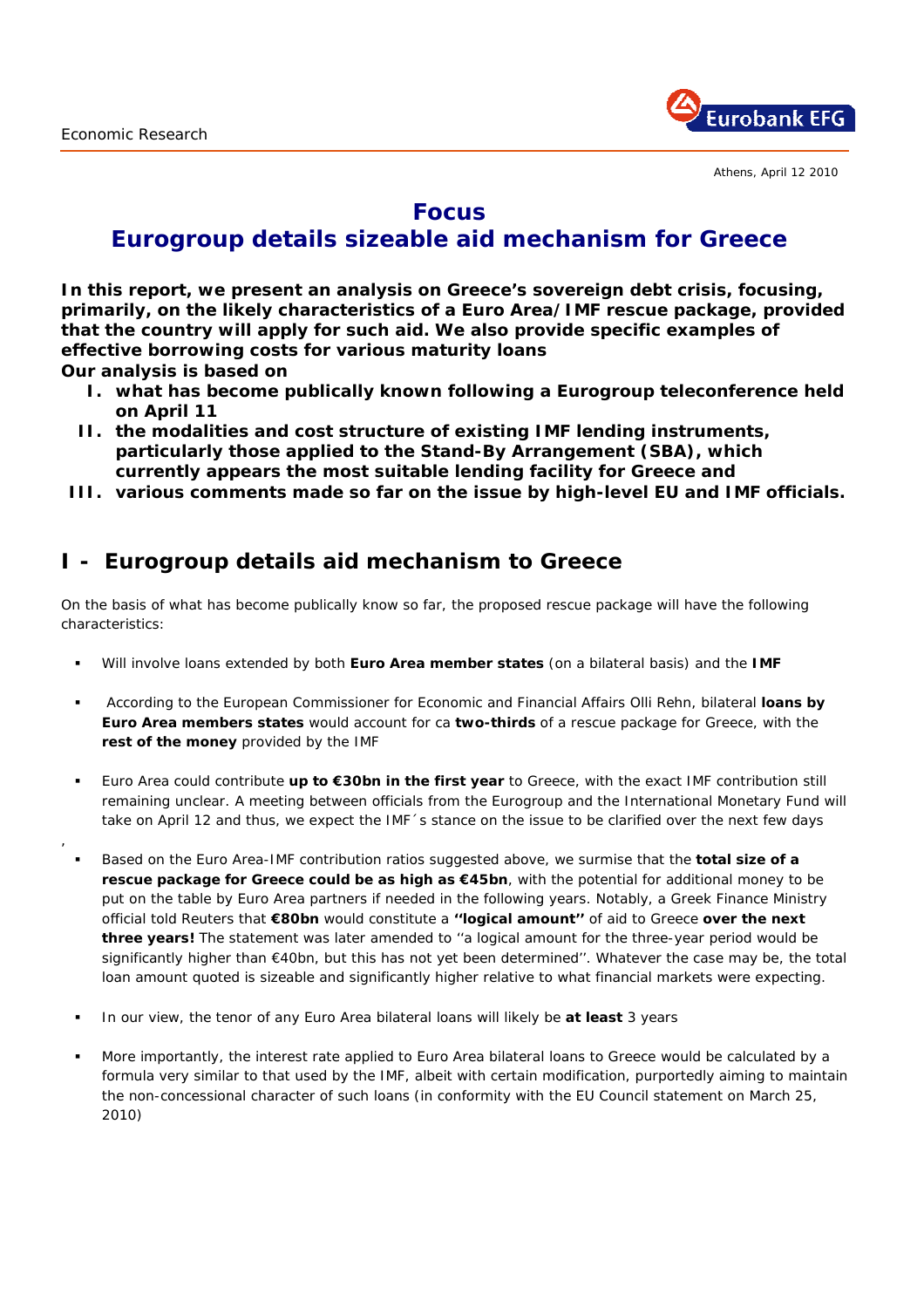

 Specifically, the following **pricing formula on Euro Area bilateral loans** will be used: **Variable-rate loans** will be based on 3-month Euribor. **Fixed-rate loans** will be based upon the rates corresponding to Euribor swap rates for the relevant maturities. A charge of 300 basis points will be applied. A further 100 basis points are charged for amounts outstanding for more than 3 years. In conformity with IMF charges, a one-off service fee of maximum 50 basis points will be charged for operational costs

#### **Example 1**

### **A three-year variable-rate loan would be priced as follows:**

#### **Annual** *effective* **cost of 3YR variable-rate loan = 3-month EURIBOR + 300bps + (50bps ÷ 3)**

Note also the following:

- ¾ The 3-month EURIBOR rate currently stands at around 0.64% (64bps) and this variable part of the loan will need to be marked-to-market every three months
- ¾ 50bps represents a (one-off) service fee for operational costs. This will needs to be divided by 3 in the above formula to derive the annual *effective* cost of the variable-rate loan
- ¾ **300bps is the spread charged, which will rise to 400bps for any amounts outstanding over 3 years**

In line with the above, the *annual* effective rate applied to a 3YR variable-rate loan becomes:

Annual *effective* cost of 3YR variable-rate loan = 64bps + 300bps + 16.7bps = 381bps or 3.81%. *(That is for the first 3-months of the loan i.e., before the mark-to-market of the variable component)* 

#### **Example 2**

**A three-year fixed-rate loan would be priced as follows:** 

```
Annual effective cost of 3YR fixed-rate loan = 3YR fixed swap rate + 300bps + (50bps ÷ 3)
```
**For a current the 3YR fixed-swap rate of ca 1.90% the above formula becomes:** 

**Annual** *effective* **cost of 3YR fixed-rate loan = 190bps + 300bps + (50bps ÷ 3) = ca 500bps or 5.0%** 

#### **Example 3**

i.

**A 5-year fixed-rate loan would be priced as follows:** 

Annual *effective* cost of 5YR fixed-rate loan = 5YR fixed swap rate + 300bps +  $(50bps + 5)$  = **250bps + 300bps + 10bps = around 560bps or 5.60%** 

**To the above formula, one needs to add a further 100bps charge for any loan amounts outstanding beyond 3 years**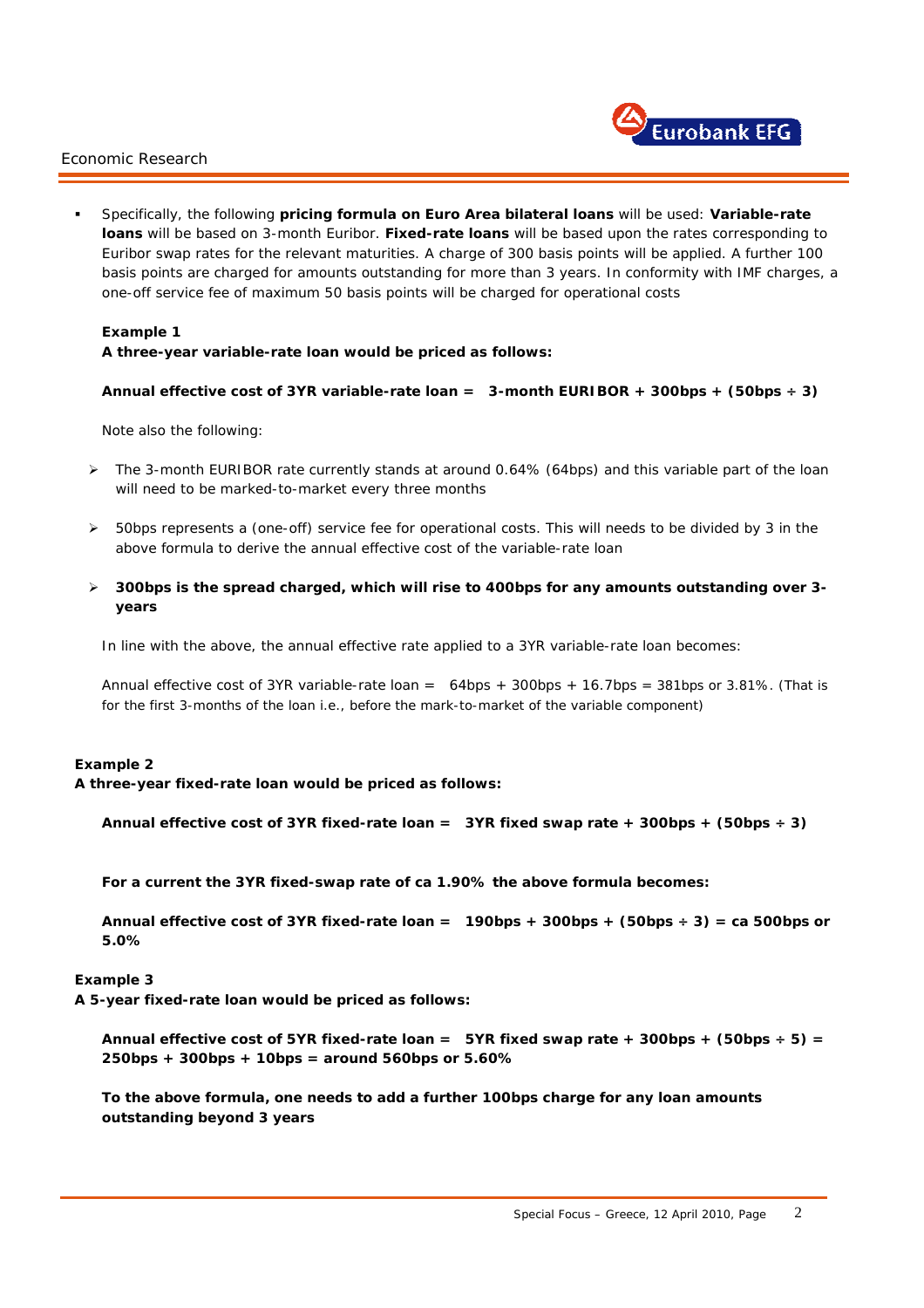

**Example 4 A 10-year fixed-rate loan would be priced as follows:** 

**Annual** *effective* **cost of 10YR fixed-rate loan = 10YR fixed swap rate + 300bps + (50bps ÷ 10) = 355bps + 300bps + 5bps = around 660bps or 6.60%** 

**To the above formula, one needs to add a further 100bps charge for any loan amounts outstanding beyond 3 years** 

- Our own calculations show that the effective cost of Euro Area bilateral loans to Greece could be **higher by 100bps or more** relative to that of an IMF Stand-By Agreement. However, in addition to any internalpolitics considerations, one could claim that there is a certain rationale behind such a higher cost *e.g.,* in view of the higher (overall) size of Euro Area bilateral loans and the incentive to minimize moral hazard *(and/or any other agency-type problems)*
- In a press conference given shortly after the Eurogroup detailed the proposed aid plan, Greek Finance Minister George Papaconstantinou said that Greece has not asked for the activation of an EU/IMF aid mechanism and hopes to be able to continue to borrow smoothly from markets. Separately, an unnamed official source from the Greek finance ministry told Reuters "We will monitor the markets in the coming days and, depending on how the spreads move, we will decide whether to request the aid mechanism."
- In case that that Greece makes an official request for the activation of the lending mechanism, the ECB and the European Commission will need to assess whether there a real need for the country to get bilateral loans and then a unanimous decision of euro zone finance ministers will give the final go-ahead.

#### **Our assessment**

i.

**We have long held the view that any rescue package for Greece would:** 

- **a) be sizeable enough to stabilize market sentiment and deter further speculative attacks on Greece** *(and the* **euro area as a whole) and**
- **b) involve an effective cost that is considerably lower than recently prevailed market interest rates** *(e.g., considerably higher than 7.00% across the full spectrum of maturities as of midday on Friday April 9)*

#### **On the basis of what we have heard so far, we believe the proposed mechanism satisfies both conditions.**

Te first condition above is easily understood. We therefore elaborate further on condition b). The condition of lower-than-market interest rates is also satisfied due to a number of reasons. First, Greek spreads underwent a further sharp widening over the past two weeks, partly because markets were not sure that EU help would actually arrive. Market needed reassurance on the modalities, structure and operational characteristics of the rescue mechanism, especially regarding bi-lateral loans by other EMU member states. This uncertainty has now evaporated and GGB spreads are now expected to decline on a consistent basis *(The table below shows the current market interest rates on Greek debt relative to their closing levels on Friday April 9)*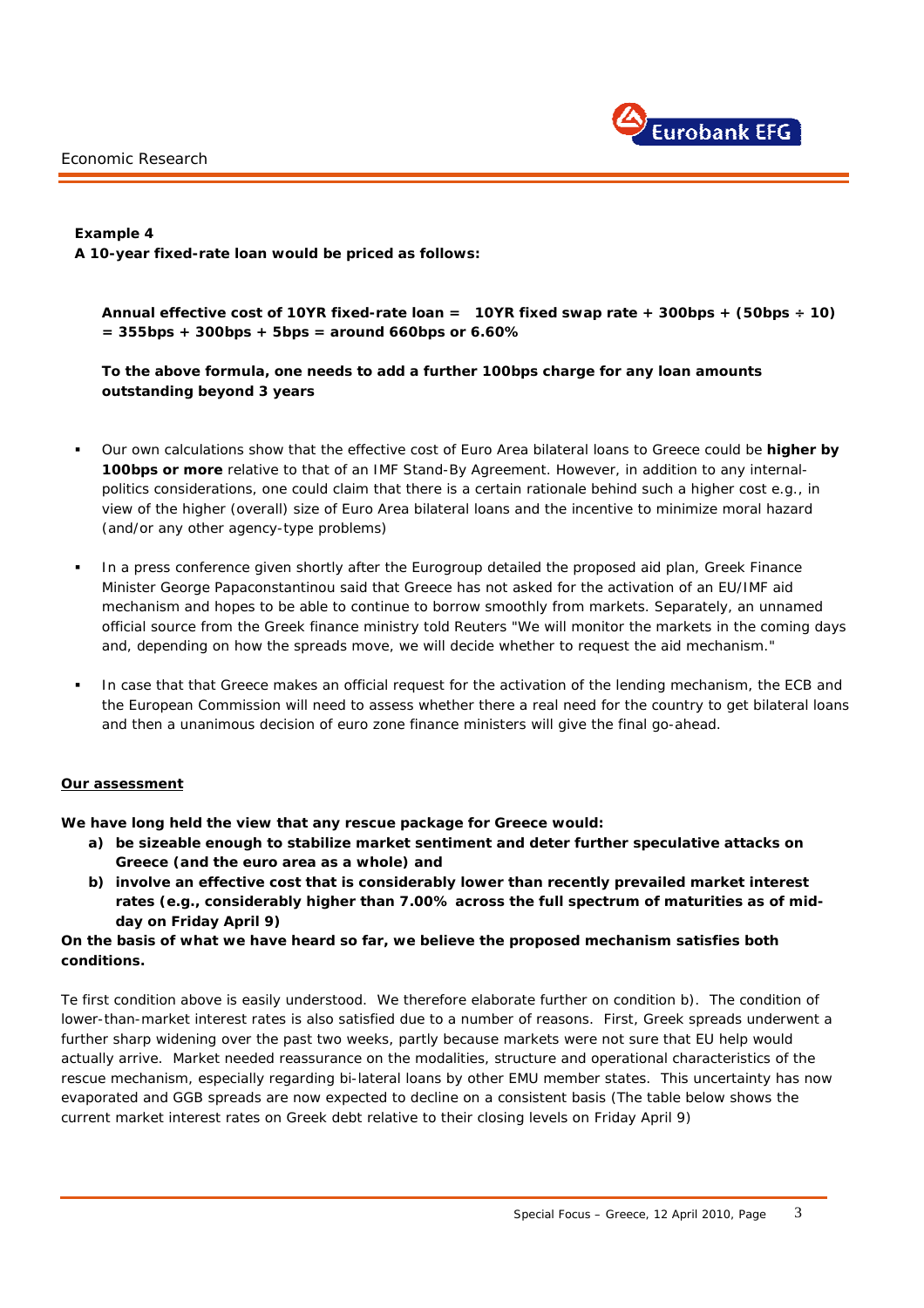| GGB nominal yields as of Monday, April 12 (08:30GMT) |        |      |      |             |      |  |
|------------------------------------------------------|--------|------|------|-------------|------|--|
|                                                      | 2YR    | 5YR  | 7YR  | <b>10YR</b> | 30YR |  |
| Last                                                 | 5.34   | 6.27 | 6.49 | 6.52        | 6.55 |  |
| change (in bps)                                      | $-200$ | -60  | -84  | -60         | -45  |  |

#### **GGB nominal yields as of Monday, April 12 (08:30GMT)**

Source: Bloomberg

Second, it is the existence of funding at "normal" rates, which is particularly helpful at this juncture. An effective lending rate for Greece close to recently-prevailed market rates (7.00% or higher) would not have provided much help for the country to sustainably tackle its fiscal problems and promote the promised reduction in general government budget deficit over the forecasting horizon of the stability and growth programme (2010-2013). That is easily understood in view of the country's present public debt burden (€300bn and rising), the current interest rate costs (more that 5ppts-of-GDP per annum) and the mere fact that for every 100bps rise in the average borrowing rate, the Greek budget incurs an additional cost of more than €400mn or more that 0.17ppts-of-GDP per annum for a multi-year period, depending on the average maturity of new borrowing.

In our view, the main priority of fiscal policy in Greece at this juncture should be to sustainably stabilize (if not reduce) the public-debt-to-GDP ratio within the time frame of the stability and growth programme. To attain that aim the country needs:

- a) fast GDP growth (highly unlikely in 2010 and over the next few years
- b) lower primary deficits (and eventually primary surpluses)
- c) lower borrowing costs and
- d) lower stock-flow adjustments.

With domestic GDP growth expected to remain well-below trend throughout the period 2010-2013, it becomes obvious that the effective borrowing cost for the state needs to move significantly lower from current market levels so as to allow the de-escalation of primary deficits and, eventually, a shift to primary surpluses. That is assuming that the government will implement its fiscal consolidation program vigorously and without deviations.

#### *Bottom line*

i.

**In view of the latest developments with respect to the EU-IMF aid mechanism and judging from current market dynamics, we believe that there is a high probability of the government applying for the mechanism over the next few weeks, if not days. Certainly, the results of an announced auction of 6- and 12-month T-bills on April 13 will be crucial to such a decision** *(the country needs to roll-over some €3.85bn of maturing bills along with €8.2bn of five-year notes this month).* **We believe that the proposed mechanism is strong enough to promote a sustainable de-escalation of market interest rates and allow some valuable breathing room to the Greek government to implement uninterrupted the announced program of fiscal consolidation and structural reforms. Needless to say here, that a great amount of vigilance needs to be exercised to such implementation as the country's fiscal problems do not allow** *any room* **for complacency.**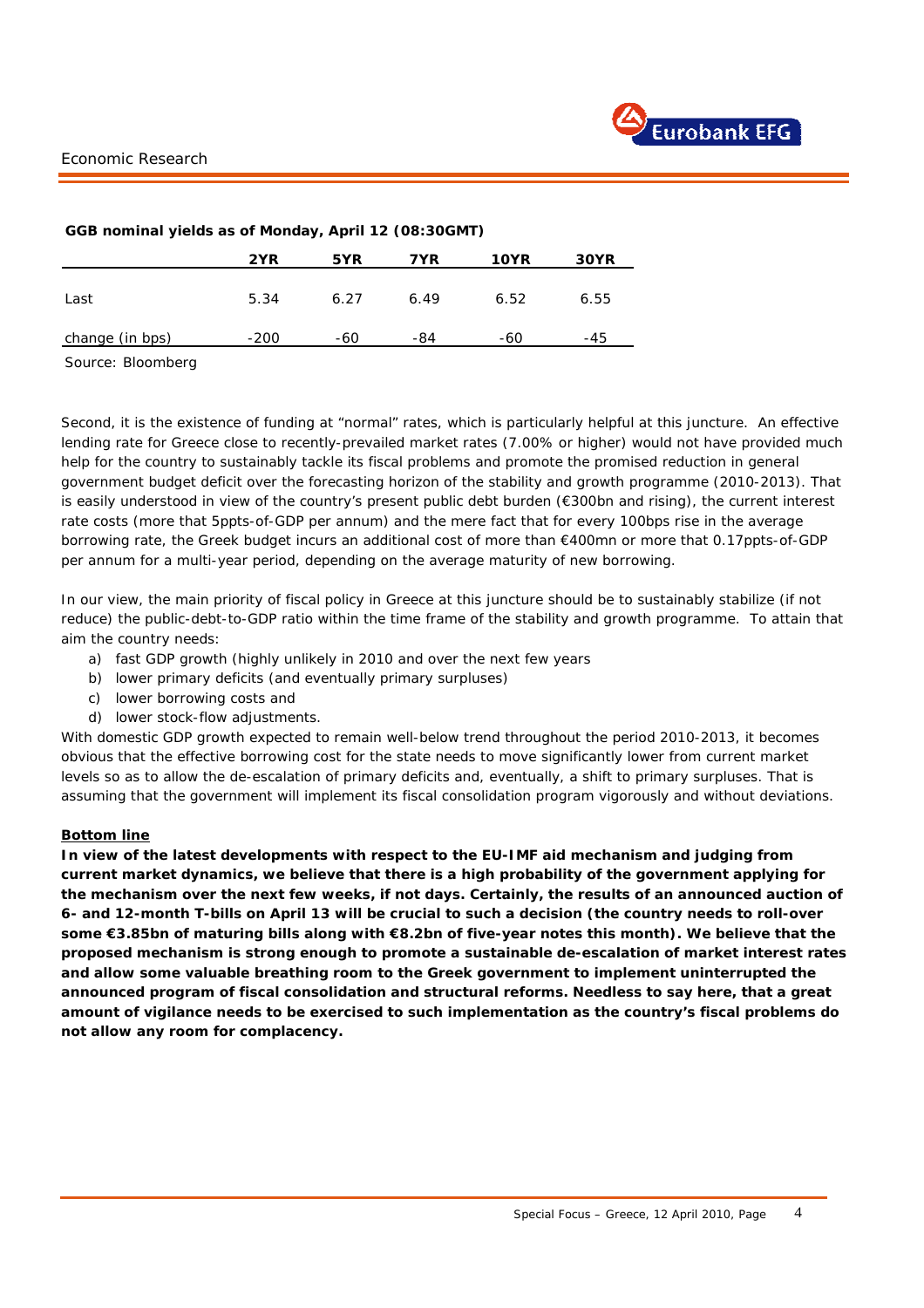

### **II- Structure of IMF lending instruments: The case of Greece**

#### **IMF involvement in a possible rescue package for Greece**

IMFs present Stand-By Arrangement (SBA)<sup>1</sup>, which constitutes the Fund's workhorse lending instrument for the resolution of crises and the smooth adjustment to various shocks *(triggered by e.g. severe balance-of-paymentsproblems and increased risks of sovereign default)* has the following characteristics:

- a) allows **frontloaded and rapid access<sup>2</sup>** to funds and provides **flexibility with respect to the frequency of reviews** depending on the strength of the member's policies and the nature of balance of payments problem faced by the member.
- b) encompasses **a simplified Fund lending toolkit,** which eliminates certain rigid facilities that were rarely used in the past as they used to cater to narrow balance of payments problems
- **c)** the **access limit** for a member wishing to take advantage of the mechanism is **up to 200%** of its quota (with the Fund) on an annual basis and to **a 600% of quota cumulative limit**. There continues to be scope for access above these limits, for example though the Flexible Credit Line facility (unlikely to apply to the Greek case, in our view), or following intensified scrutiny under the Exceptional Access framework. Note here that exceptions of counties borrowing well beyond the official SBA 600% are rare, including *e.g.* Turkey, Korea during the Asian crisis (2.000% of quota) and Latvia in 2008 (1.200% of quota). Latvia could be seen as the closest parallel to the Greek case. Back in 2008, Latvia was already an ERM II member and has a currency peg to the euro *(with a -1/+1% allowed fluctuation band).* Moreover, the IMF´s lending to the county was only 25% of the total package, with more than 40% coming from the EU´s balance-of-payments support mechanism (only for EU and non-EMU members) and ca 30% from the Nordic countries in the form of bilateral loans.
- d) **the length of a SBA is flexible**, and typically **covers a period of 12–24 months**, but **no more than 36 months**, consistent with addressing short-term balance of payments problems.
- e) **repayment of borrowed resources** under the SBA are due **within 3¼-5 years** of disbursement, which means each disbursement is repaid in eight equal quarterly installments beginning 3¼ years after the date of each disbursement.
- f) **with respect to IMF program conditionality**, the SBA framework regularly involves fiscal and other quantitative criteria but the progress in implementing structural reforms is assessed in a holistic way in the context of program reviews. According to reports, the IMF is presently satisfied with the measures announced by the Greek government thus far. Yet, the possibility of the Fund asking Greece additional consolidation measures (especially for the period 2011 onwards) and/or an acceleration of structural reforms should not be ruled out, in our view.

i.

1

 $1$  IMF Public Information Notice (PIN) No. 09/40, April 3, 2009

 $2$  Fund support under the SBA can be accelerated under the Fund's Emergency Financing Mechanism, which enables rapid approval of IMF lending. This mechanism was utilized in several instances during the recent crisis.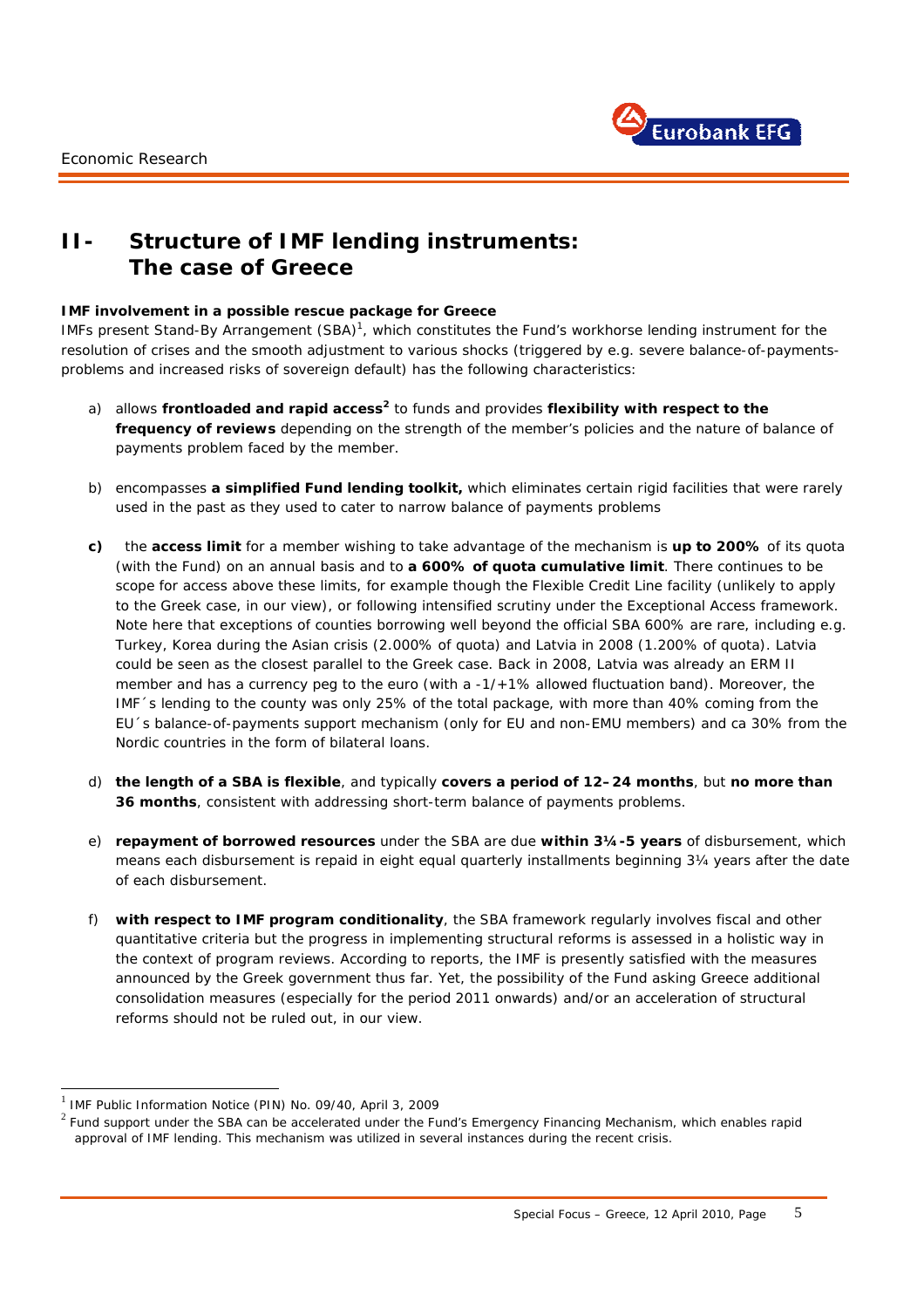

g) **the lending terms** of a regular SBA arrangement are as follows: The lending rate is tied to the IMF's market-related interest rate, known as the *basic rate* of charge, which is itself linked to the *Special Drawing Rights* (SDR) interest rate. The IMF regularly announces its basic rate of charge, which stood at 1.26% in the week April 5-April 11, 2010. For loans higher 300% of a country's quota a surcharge of 200bps is applied. If credit remains above 300 percent of quota after three years, this surcharge rises to 300bps. To these costs, one should also add a certain *commitment fee* levied at the beginning of each 12 month period on amounts that could be drawn in the period as well as a *service charge* of 50bps for any amount borrowed. The commitment fee is 15 basis points for committed amounts up to 200 percent of quota, 30 basis points on committed amounts above 200 percent and up to 1,000 percent of quota and 60 basis points on amounts exceeding 1,000 percent of quota. These fees are **fully refunded** if the entire amount committed under an SBA is borrowed during the course of the relevant period. On the other hand, no refund is made under a precautionary SBA under which countries do not draw.

Based on the above, we provide below **a hypothetical scenario**, under which Greece borrows from the IMF around €9.25bn for a 3-year period (or ca 1000% of its quota, estimated under current EUR exchange rates). Under this scenario, and assuming that commitment fees will be fully refunded by the IMF, the effective cost to Greece would be 2.66% (=1.26%  $*$  0.3 + 3.26%  $*$  0.7) plus 0.5% for the flat service fee. Of course the maximum marginal rate on the amount above 300% of quota would rise to 4.26% after three years, but the effective rate would still remain below 4.00% and thus, significantly lower than that financial markets are presently willing to lend Greece.

# **III - Latest market developments**

**Greek sovereign bonds, stocks stage relief rally on reports that terms of rescue mechanism agreed**  Greek government bond prices bounced strongly in late European trade on Friday and the domestic stock market staged a late-hour rally on median reports suggesting that EU-16 deputy finance ministers and central bankers reached an agreement over the terms of a possible financial rescue package for Greece. The news followed a barrage of statements by high-level EU policymakers earlier in the day, aiming to reassure markets of the Greek government´s commitment to fiscal consolidation and the readiness of the Euro Area countries to extent bilateral loans to Greece or any other member state facing severe difficulties in accessing credit markets. French President Nicola Sarkozy said at a joint news conference with Italian Prime Minister Silvio Berlusconi that "Greek authorities have taken courageous measures to restore their public finances''. He added that "We are ready to take action at any moment to come to the aid of Greece". On his part Mr. Berlusconi noted said it was in Europe's interest to help Greece, "otherwise there will be very negative consequences for our common currency and our economy." In a separate statement, a German Finance Ministry spokesman said that no one should doubt that the Euro Area and the IMF would help Athens if needed, adding that "We still believe that Greece can reach its goals on its own." Furthermore, EU President Herman Van Rompuy told a French newspaper on Friday that the European Union is prepared to intervene over Greece should it be required to.

### **Markets broadly shrugged off Fitch downgrade news**

i.

News that rating agency Fitch cut Greek sovereign debt by two notches to *BBB-; Outlook Negative* were broadly shrugged off by a market that had lately come under severe pressure on lingering uncertainty over the structure and operational aspects of a Euro Area/IMF rescue plan decided by the Eurogroup in late March. The benchmark 10-year Greek government bond (GGB) to Bund yield differential tightened by ca 30bps shortly after the loan terms news broke out, temporarily testing levels below 400bps. The corresponding spread recorded a fresh post-EMU entry high of 461bps a day earlier. In a similar vain, Greece's 5-year CDS spread tightened to ca 425bps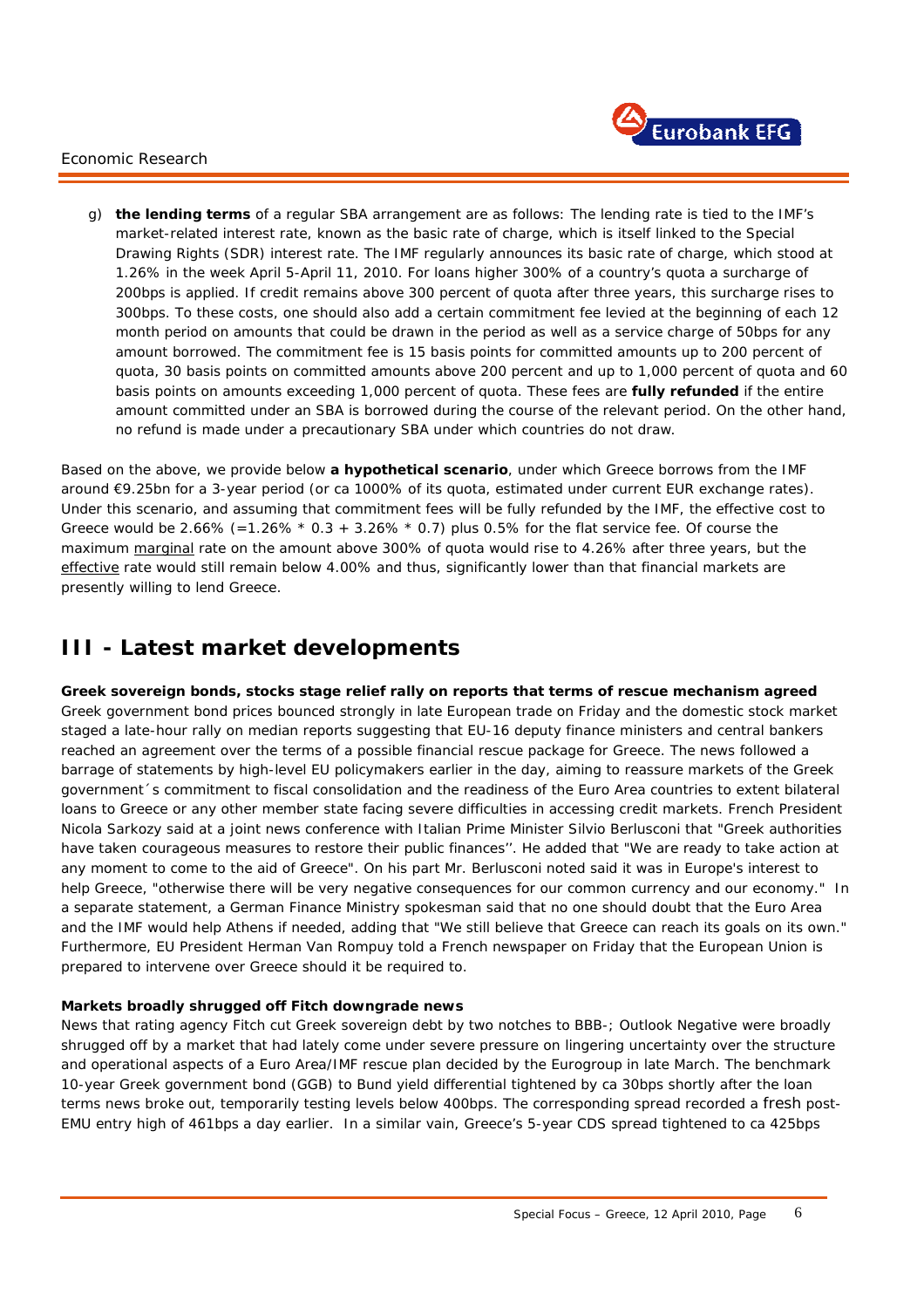

from Thursday's closing levels around 443bps, while bank stocks gained more than 7%, recouping some of their recent heavy casualties.

**Why the announcement of a Euro Area/IMF rescue plan on March 25 failed to stabilize sentiment**  In our view, the significant escalation of the Greek sovereign credit crisis over the past two weeks should be mainly attributed to lingering market uncertainty over the structure and operational aspects of the proposed Euro Area/IMF rescue mechanism. Several other domestic developments also played a role, including:

- a) a lukewarm market reception of a 7-year syndicate GGB issue on March 29
- b) a news report quoting an unnamed official source as suggesting that the Greek government wants to renegotiate the terms of the recently announced Euro Area/IMF safety-net programme for member states facing restricted access to funding markets
- c) rumors about a sizeable revision to the Greek general government budget deficit in 2009 *(to as high as 14.2%-of-GDP from 12.7%-of-GDP reported initially).* On the latter, Greek Finance Minister George Papaconstantinou said earlier last week that the 2009 deficit figure will be revised to "at least" 12.9%-of-GDP, purely as a result of a greater GDP contraction last year (-2.0% YoY) relative to that expected earlier (-1.2% YoY). Note also that Eurostat has yet to finalize the Greek fiscal data for the period after 2004. As such, further revisions to past fiscal accounts can not be ruled out, though we believe that any new revisions would rather be small ones, especially for the years before 2009
- d) News early last week that Greece's four largest commercial banks have asked for access to a *(still unused)* €17bn part of a €28bn government package that was put together during the 2008 global credit crunch *(see also analysis below).* These developments conspired with market rumors of foreign banks continuing to cut credit lines to Greece to further aggravate worries over the sustainability and health of the domestic banking system and
- e) BoG data showing a significant decline in domestic deposits in January-February 2010 and some domestic rumors *(largely unfounded, in our view)* suggesting savers withdrawing large-denomination notes such as €200 and €500 to put in safe-deposit boxes or hold in cash as "mattress money".

*Written by:* 

i.

**Gikas Hardouvelis Chief Economist & Director of Research Ghardouvelis@eurobank.gr** 

**Platon Monokroussos Assistant General Manager Head of Financial Markets Research pmonokrousos@eurobank.gr**